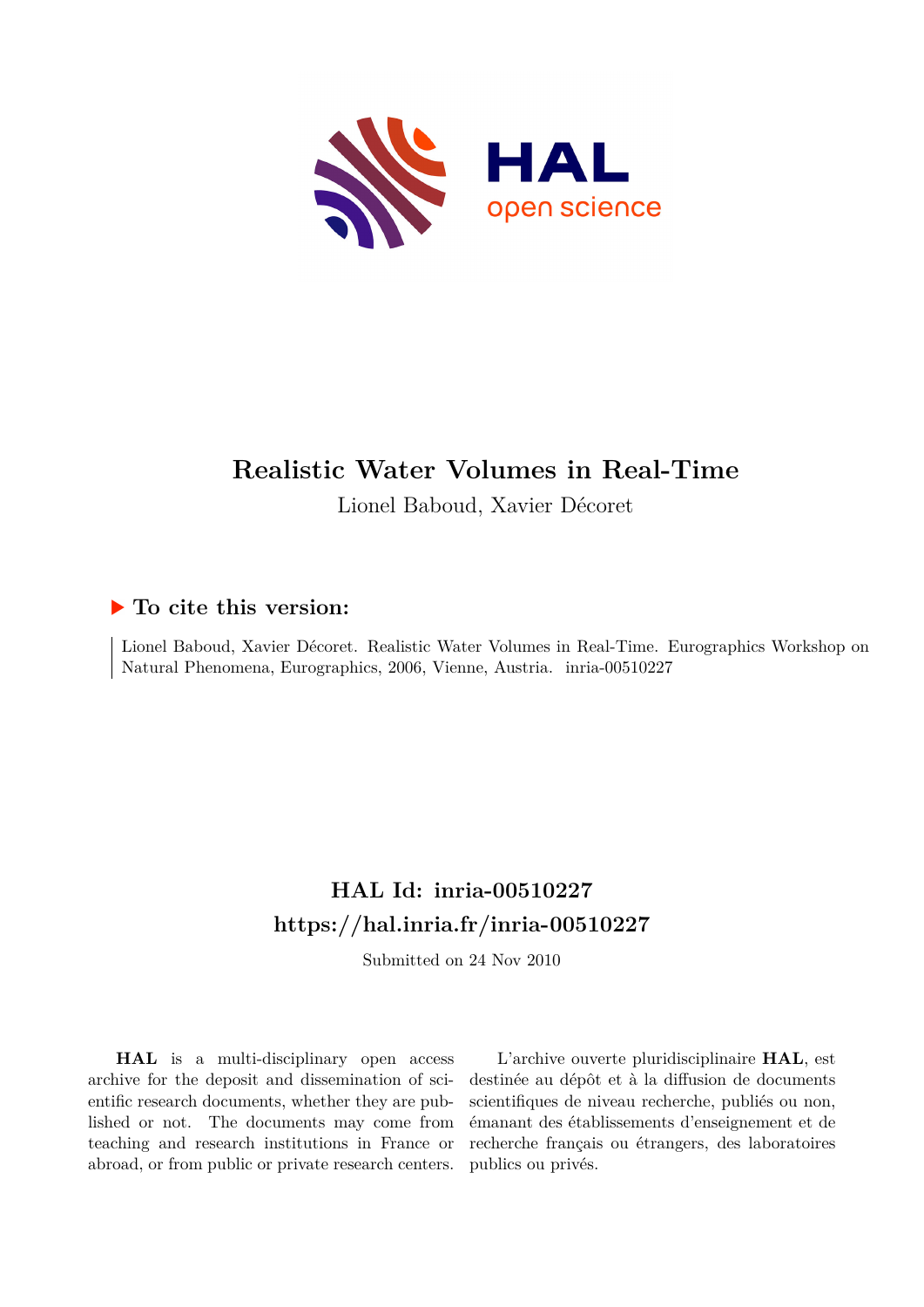# Realistic Water Volumes in Real-Time

Lionel Baboud and Xavier Décoret

ARTIS-GRAVIR/IMAG-INRIA



Figure 1: *Examples of rendering of water volumes. All images are* 800 × 600 *and are generated at about 30Hz.*

#### Abstract

*We present a real-time technique to render realistic water volumes. Water volumes are represented as the space enclosed between a ground heightfield and an animable water surface heightfield. This representation allows the application of recent GPU-based heightfield rendering algorithms. Our method is a simplified raytracing approach which correctly handles reflections and refractions and allows us to render complex effects such as light absorption, refracted shadows and refracted caustics. It runs at high framerates by exploiting the power of the latest graphic cards, and could be used in real-time applications like video games, or interactive simulation.*

Categories and Subject Descriptors (according to ACM CCS): I.3.7 [Computer Graphics]: Three-Dimensional Graphics and Realism

# 1. Introduction

Realistic rendering of water is one of those effects that can highly increase the perceived realism of virtual scenes. However, the appearance of water is caused by many physical phenomena that were typically not affordable in realtime until recently. Indeed, the increasing functionalities and power offered by graphics hardware allow the adaptation of well-known off-line techniques to real-time applications. In particular, ray-tracing is well adapted to the SIMD nature of fragment processors. However, porting generic ray-tracers to the GPU is quite involved [\[PBMH02\]](#page-8-0). Hierarchical acceleration data structures, or generic mesh-ray intersection routines, must be carrefuly rewritten to fit the GPU organisation. Fortunately, in specific situations, the computations can be greatly simplified and efficiently mapped to the GPU. In particular, this is the case for the ray-tracing of heightfields. The question is then to identify the class of objects that can be adequately represented with these simpler models.

The contribution of this paper is to show that water basins and similar structures can be quite realisically modelled by two heightfields, one for the ground, and one for the water surface. Using adaptations of recent techniques for heightfield rendering, complex effects like reflections, refractions, light absorption, refracted shadows and caustics can be efficiently simulated in real-time. Except for a part of the caustics computations, it runs entirely on the GPU. The amount of displayed geometry is negligible and the rendering time is proportional to the number of pixels occupied by the water on screen. The different features are mostly independent and can be enabled separately, allowing a tradeoff between realism and performance.

c The Eurographics Association 2006.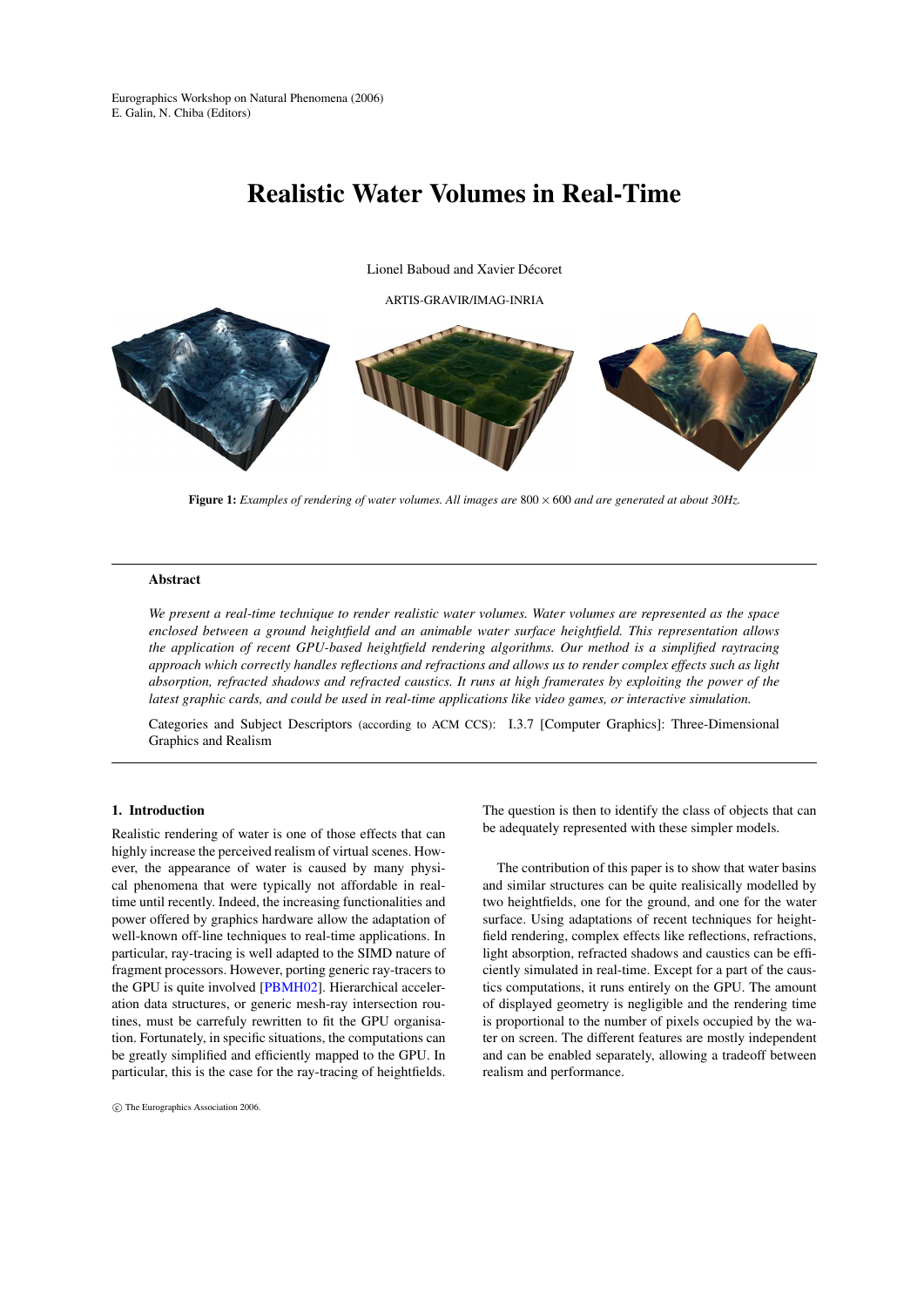### 2. Previous work

Displaying water surfaces involves two orthogonal problems : simulating the movement and rendering it accurately. Our work focuses only on this latter part, and any animation method can be used. We briefly review existing techniques.

Water Simulation Fluids are governed by the Navier-Stokes equations which have been used at different levels of simplification. Applying these equations to a volumetric representation of water leads to physically accurate but computationally intensive simulations [\[FF01,](#page-7-0) [EMF02\]](#page-7-1). They are required for complex movements like breaking waves or splashing water. The study of Navier-Stokes equations in the context of ocean surfaces modeling has led to the Gerstner and Biesel swell model which decomposes ocean waves into a sum of trochoidal wave trains. Realistic results [\[FR86,](#page-7-2) [HNC02\]](#page-8-1) have been obtained by combining it with models expressing waves amplitude, frequency and direction spectra derived from measurements [\[PM64,](#page-8-2) [HDE80\]](#page-8-3), and waves propagation properties like re-fraction near coasts [\[Pea86,](#page-8-4) [TB87,](#page-8-5) [Tes99,](#page-8-6) [GM02\]](#page-8-7). These approaches generally allow one to compute a heightfield representation of the water surface in real-time. In the case of bounded water surfaces, the surface heightfield can be expressed as the solution of simple partial differential equations [\[KM90\]](#page-8-8) which can be solved numerically by efficient local diffusion schemes [\[Gom00,](#page-8-9) [Sta03\]](#page-8-10). The spectral approaches [\[MWM87,](#page-8-11) [Tes99,](#page-8-6) [PA00\]](#page-8-12) first compute a Fourier spectrum of the water surface heightfield, using physically measured distributions, before transforming it into a heightfield with a Fast Fourier Transform. The resulting heightfield is bounded but periodic.

Water Rendering Rendering of water surfaces is difficult due to complex interactions with light. As explained by [\[PA00\]](#page-8-12), the physical study of light-water interactions is a full-fledged research field with a vast litterature. Several works have focused on the transcription of these phenomena for computer generated images [\[Wat90,](#page-8-13) [PA00,](#page-8-12) [IDN03\]](#page-8-14). Although realistic, these approaches are computationally intensive. Realtime solutions exist, but they generally make important simplifying assumptions [\[NN94,](#page-8-15) [HVT](#page-8-16)<sup>∗</sup> 04]. Reflection and refraction are important effects for the realism of virtual water. Until recently, reflection approaches would only address special configurations such as planar reflectors [\[FvDFH90\]](#page-7-3) or infinitely far reflected objects, or would be only interactive [\[HNC02\]](#page-8-1) or based on precomputations [\[HLCS99,](#page-8-17) [YYM05\]](#page-8-18). Recently, real-time approaches using GPU-based ray-tracing and image based approximations of the reflected objects have been proposed [\[SKALP05,](#page-8-19) [PMDS06\]](#page-8-20). Refraction algorithms usually consider one transparent object surrounded by an infinitely far environment represented by an environment map (see [\[GLD06\]](#page-8-21) for a recent review of these methods). This assumption can not be used in the case of the refraction of a ground surface through a water volume. Computing the refraction of nearby objects can be done with memory costly light-field precomputations [\[HLCS99\]](#page-8-17). Caustics are caused by the convergence of light due to reflections and refractions. They are computationally expensive to render and are traditionally handled by global illumination algorithms like photon mapping [\[Jen01\]](#page-8-22). Interactive solutions exist based on different photon emitting and gathering strategies [\[EAMJ05,](#page-7-4)[WS03,](#page-8-23)[WD06,](#page-8-24)[DS06\]](#page-7-5) but they need to reduce the number of emitted photons to run in realtime, thereby producing noisy or blurred caustics. We use a method conceptually very similar to backward beam tracing with illumination maps [\[Arv86\]](#page-7-6).

Heightfield rendering Our technique is based on efficient heightfield rendering. Efficient GPU-based implementations [\[POC05,](#page-8-25)[Tat06,](#page-8-26)[BD06\]](#page-7-7) have made it an advantageous way to render geometric details with small computation and memory costs. These algorithms sample the heightfield texture along each viewing ray using different sampling strategies. [\[POC05\]](#page-8-25) intersect the viewing ray with fixed horizontal planes before computing a precise intersection with few iterations of a binary search. This amounts to an even sampling in the vertical direction, which can cause stair-stepping artifacts at grazing angles. This dependence of the sampling on the view angle is reduced by [\[Tat06\]](#page-8-26) which chooses the number of samples between fixed bounds according to the viewing ray direction. The horizontal sampling method de-scribed by [\[BD06\]](#page-7-7) uses precomputed information to sample the ray optimally. This allows the accurate display of heightfields potentially containing fine features.

#### <span id="page-2-1"></span>3. Our approacch

#### 3.1. Modelling hypothesis

Our observation is that, except for big waves, water surfaces are mostly 2.5D. Similarly, because of gravity, most terrain can be represented as a displacement over a flat surface. Therefore, we choose to represent a water volume with two heightfields, the ground surface and the water surface, both encoded as 2D textures (Fig. [2\)](#page-2-0). The texture for the water surface is the output of a simulation procedure which can be procedural (e.g. a sum of basis functions) or numerical (e.g. a physical simulation). To render the water volume, we ren-



<span id="page-2-0"></span>Figure 2: *The ground (a) and water (b) surfaces heightmaps and the corresponding water volume (c).*

der its bounding box and use a fragment shader to perform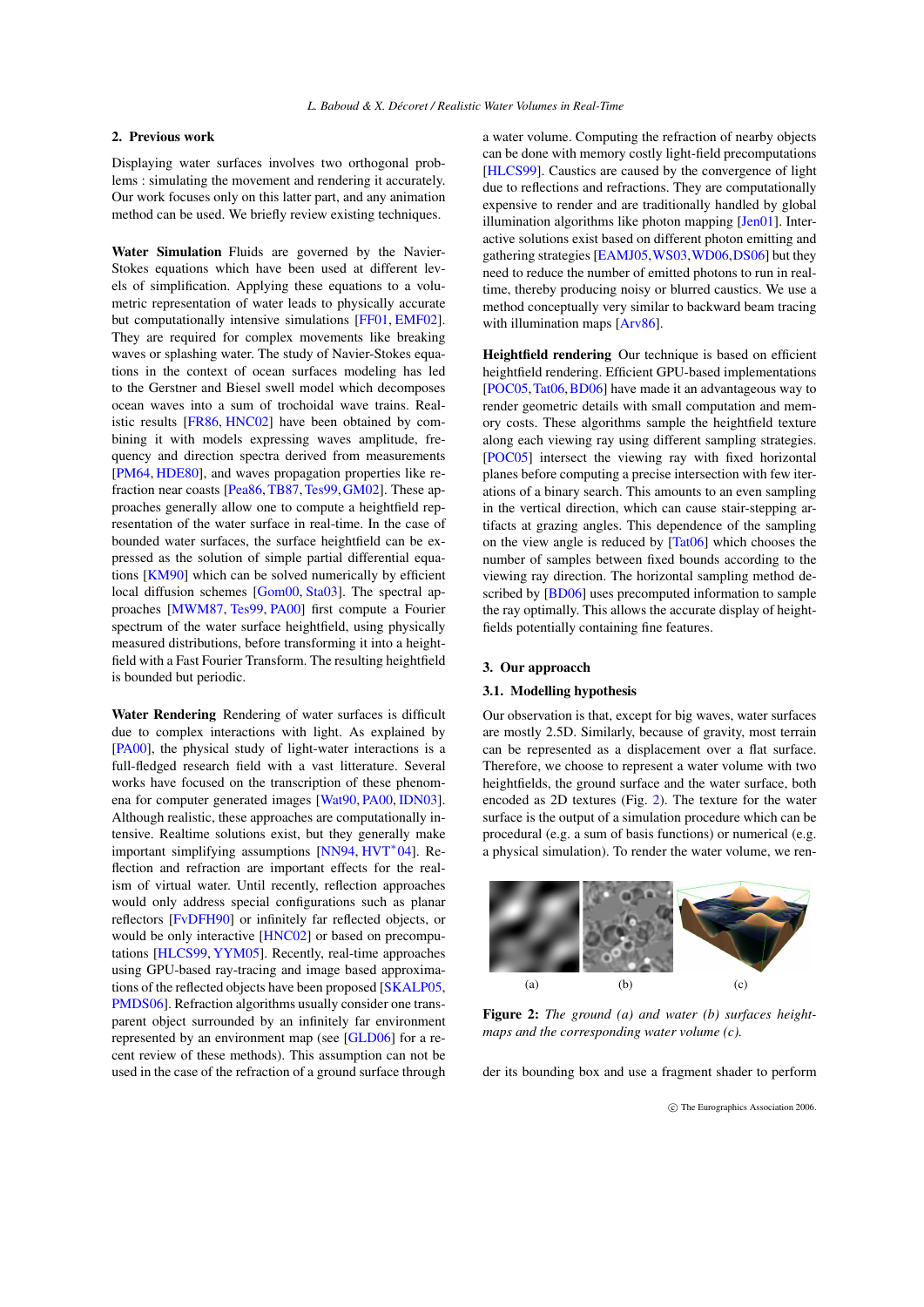ray-tracing. During this, we only consider one level of recursivity : for each viewing ray, we find the intersection with the water surface, then the intersection of the refracted ray with the ground. Avoiding recursion is important because current fragment shaders do not support recursive function calls. This single level recursion assumption is correct if the



<span id="page-3-0"></span>Figure 3: *The single level recursivity assumption generally holds, even for large waves.*

ground is non-reflective, and if no light-ray crosses the water surface more than once. Due to the leaning effect induced by refraction, even in presence of big waves, this hypothesis generally holds (Fig[.3\)](#page-3-0). When it is not the case, the visual difference induced by this simplification is hard to notice for the human eye. The rays we consider are shown on Figure [4.](#page-3-1) The algorithm outline is the following :



The fresnelReflectivity procedure computes the ratio *F* between reflected and incident radiance with the Fresnel formula. For a fixed refraction index η, it is only a function of the incident angle, which can be efficiently computed with the approximation given by [\[Sch93\]](#page-8-27) or simply sampled in a precomputed 1D texture. The lightedGroundColor procedure computes the color of a point on the ground from its coordinates, the viewing direction and the light position. True computations should integrate all rays coming from the light and



<span id="page-3-1"></span>Figure 4: *Four possible situations are handled by the algorithm.*

arriving at  $p_w$  after refractions. Instead, we make a simplification. We use a simple Phong model involving the ray from  $p_w$  to the light, the normal, and the material at that point (the latter two being specified by texture maps). Only the amount of light is computed, taking into account the many possible light rays (see Section [4.3](#page-6-0) on caustics).

Note that we implicitly supposed that each ray entering the water hits the ground further on. This condition is satisfied if the water is correctly enclosed by the ground surface, i.e. if on the borders the ground height values are higher than the water ones. This holds for a basin or a pond, but not for an aquarium (Fig[.5\)](#page-3-2). In that latter case, a dynamic environment map can be used to approximate what the ray "sees" when exiting the water.



<span id="page-3-2"></span>Figure 5: *Outgoing light rays from an unclosed water volume. We look up an environment map to find out what they "see".*

## 3.2. Optimized rendering

Our rendering algorithm is a tailored version of [\[BD06\]](#page-7-7). We refer the viewer to that paper for detailed description. In brief, it walks along the ray until a binary search can be safely run, i.e. it is guaranteed that the interval of that search contains at most one intersection with the heightfield. For that, it uses a pre-computed *safety radius texture* indicating for each texel the maximum neighborood in which a ray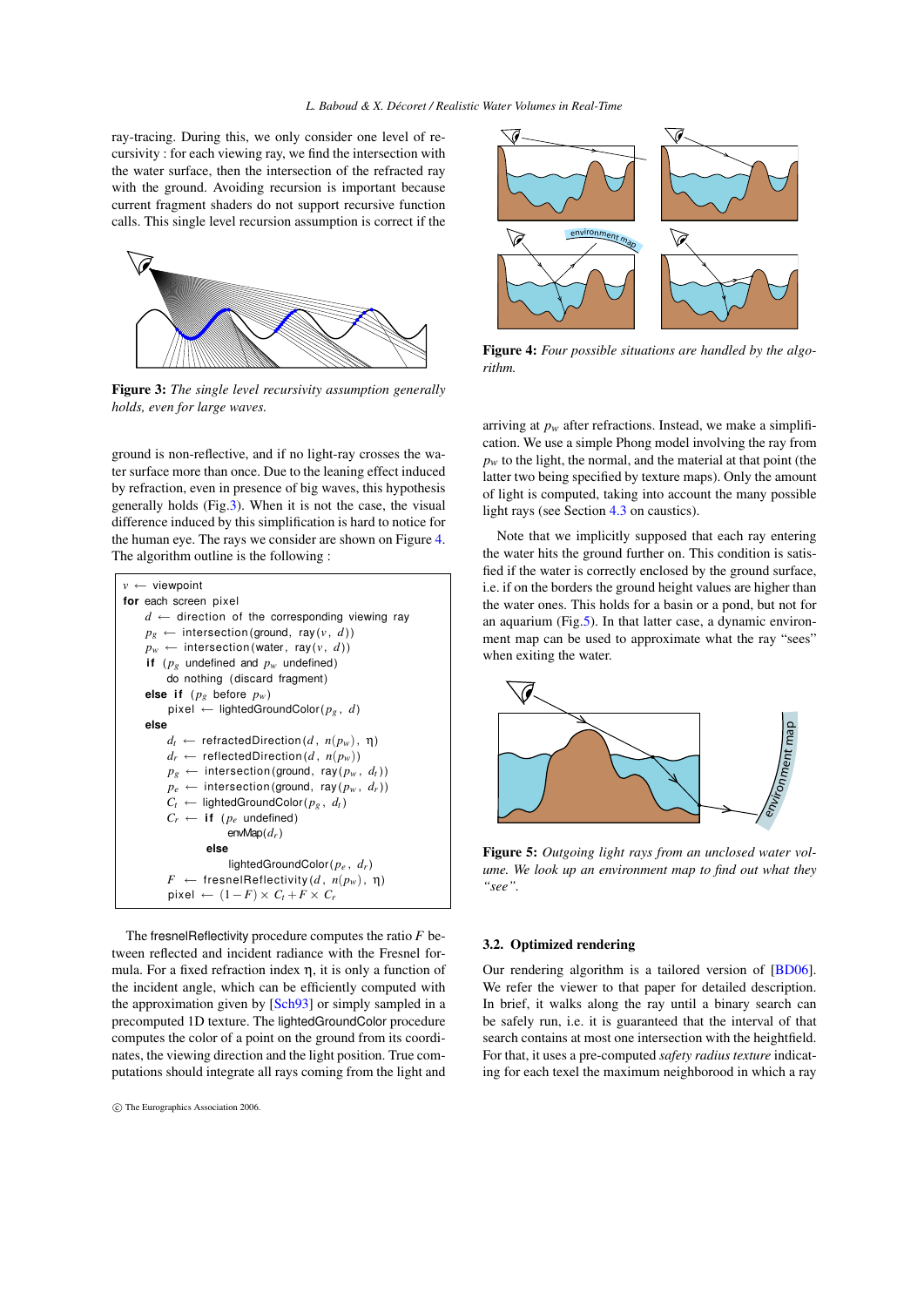above the texel can intersect the heightfield no more than once. The paper also describes a slower – but still exact – method that does not use the safety radius texture.

In the rendering of water surface, we perform intersections with two heightfields, the ground and the water surface. As the ground is static, precomputing the safety texture can be done off-line. This is not the case for the water texture which is dynamic. Fortunately, compared to the ground, it generally has a small amplitude. We thus estimate the average amplitude and size of the features, and compute a constant safety radius accordingly. In the worst case, it gives a radius of 1, which boils down to using the exact intersection described in [\[BD06\]](#page-7-7). To further optimize the number of steps required to find the intersection, we intersect the viewing ray with the bounding box of the water surface instead of that of the ground and water altogether.

Conceptually, we run the ray intersection algorithm several times (see pseudo-code in Section [3\)](#page-2-1). However, in practice, we can perform the search along the ray for the two heightfields at the same time, thereby saving the computations of the successive samples taken on the light ray. It allows to stop as soon as the first of the two surfaces is hit. Moreover, if the two heightfields are packed in a single texture, this divides by two the number of texture lookups performed. Packing the ground heights with the water ones can be done during the precomputing of the water texture at no additional cost.

We want to emphasize that various strategies can be adopted here. Although we use the artifact-free approach of [\[BD06\]](#page-7-7), any other method such as [\[POC05,](#page-8-25)[Tat06\]](#page-8-26) can be used. One can also choose to use different methods (binary search, horizontal or vertical fixed steps, Amanatides traversal, constant or texture-based safety radius, etc.) depending on the desired tradeoff between speed and quality, and depending on possible constraints on particular viewing conditions (distant or nearby water, grazing angles, large or small amplitudes of the heightfields, etc.). The only limitation is that the joint intersection described in previous paragraph is applicable only if the same method is used for intersecting with the ground and the water. Our goal in this paper was to show that the availability of these techniques and the heightfield representation for water basin and alike makes the rendering of complex effects achievable in real-time. We provide images and timings of what the programmers can expect, but the tuning for a particular application remains their responsibility.

Finally, we would like to say a few words about the precision used for heightfield values. For most situations, using one 8 bit channel per heightfield is sufficient. But if the ground or water surfaces are to be viewed from very close, or if they have large amplitudes, it will not be sufficient. Even if the ground is smooth and is correctly sampled, the bilinear interpolations performed on 8 bits numbers will produce stairs artifacts. This can be avoided by using 16 bits textures

(the two height maps can be packed in a 32 bits texture with two 16 bits channels). Note also that as water is likely to have a small amplitude, it is more appropriate to store it in a normalized form by passing two additional parameters to the shaders : a height offset (the mean water level) and an amplitude. Doing so allows us to fully use the precision offered by the texture.

# 3.3. Integration with other objects

For our method to be integrated within a classically modelled scene, we must handle correctly the interactions with other objects. The first thing to notice is that for each fragment, the exact 3D intersection point of the viewing ray with the first encountered surface is known. Transforming it into the camera frame, we can trivially compute an appropriate *z*value (instead of that corresponding to the bounding box we are actually drawing). Furthermore, for rays that do not intersect any of the two surfaces, the corresponding fragment is discarded, so it does not interfere with any past or future value in the framebuffer. Finally, the current depth in the *z*buffer can easily be taken into account during the intersection procedure. We just stop the walk along the ray when this value is exceeded. For all these reasons, our water volumes seamlessly integrate with the *z*-buffer, yielding correct occlusions with other rendered primitives.

This statement is however true only for objects that do not enter totally (like fishes) or partially (like the legs of a character) the water volume. Treating these cases is difficult because after undergoing the refraction, the viewing rays can be scrambled in a way which is difficult to pre-dict (Fig[.6\)](#page-4-0). Having objects occluding viewing rays between the water surface and the ground breaks the organization into heightfields of this specific volume which made the raytracing feasible. Note that this effect is typically faked with adhoc hacks in games.



<span id="page-4-0"></span>Figure 6: *Objects in water are difficult to correctly display because of refraction.*

#### 4. Simulated effects

We now discuss a list of effects that can be straightforwardly simulated with our approach. Each effect can be turned on or off in the shaders, allowing for a tradeoff between realism and speed.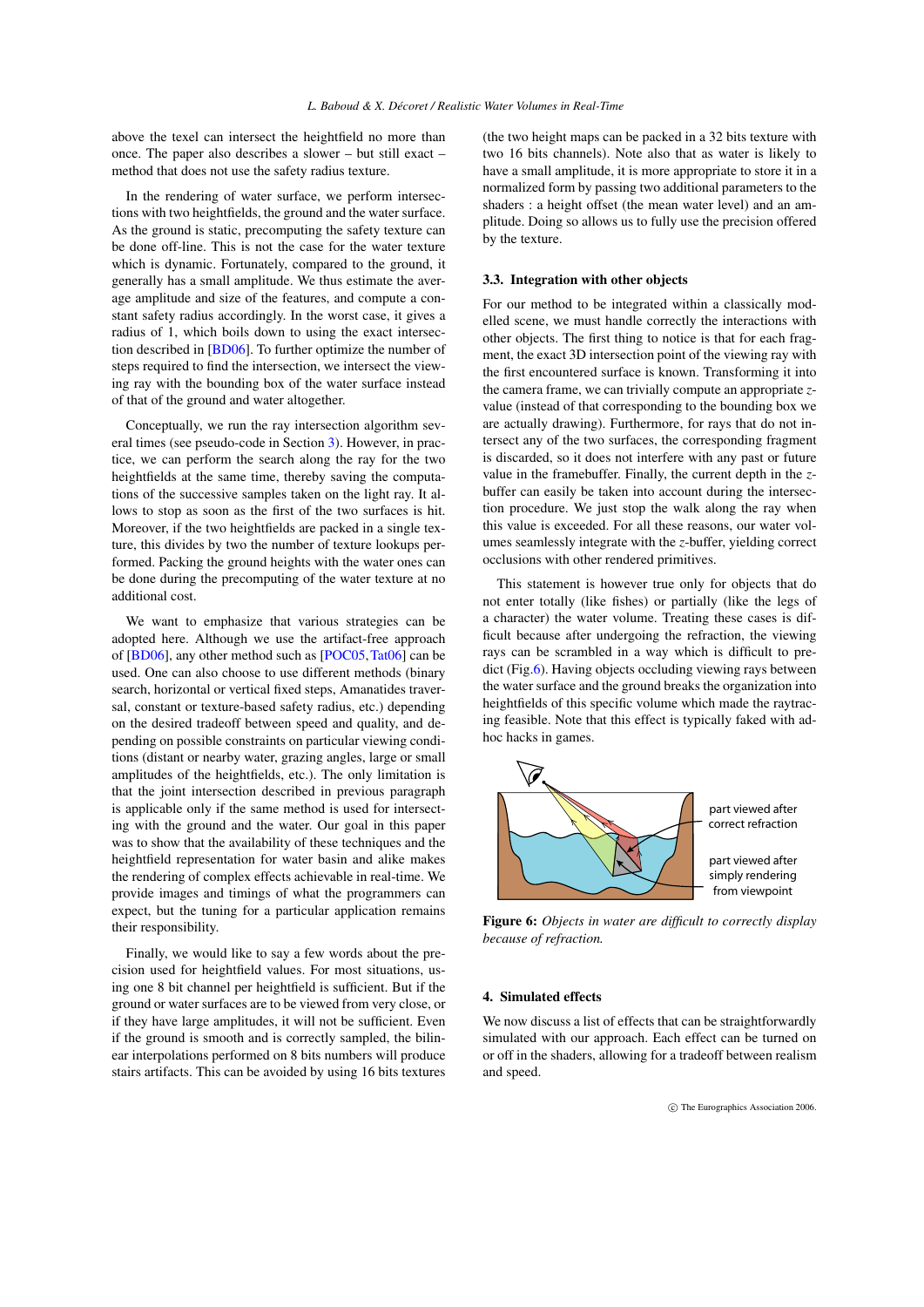#### 4.1. Underwater light absorption

Careful attention has to be paid to lighting phenomena occuring in water. As explained in [\[PA00\]](#page-8-12), some of these phenomena, like light scattering, are difficult to handle. Thus lighting equations have to be simplified. We use the lighting model given by  $[PA00]$  : for a given wavelength  $\lambda$ , the radiance transmitted from a point  $p_g$  under water to a point  $p_w$ on the surface is given by :

$$
L_{\lambda}(p_{w}, \vec{\omega}) = \alpha_{\lambda}(d, 0)L_{\lambda}(p_{g}, \vec{\omega}) + (1 - \alpha_{\lambda}(d, z))L_{d\lambda} \quad (1)
$$

where  $\vec{\omega}$  is the direction from  $p_g$  to  $p_w$ ,  $L_\lambda(p, \vec{\omega})$  is the outgoing radiance from the point  $p$  in the direction  $\omega$ ,  $d$  and  $z$  are respectiveley the distance and the depth difference between  $p_g$  and  $p_w$ ,  $L_{d\lambda}$  is a constant diffuse radiance computed from scattering measurements involving sky and sun colors, and  $\alpha_{\lambda}(d, z)$  describes an exponential attenuation depending on traveled distance and depth :

$$
\alpha_{\lambda}(d,z) = e^{-a_{\lambda}d - b_{\lambda}z} \tag{2}
$$

where  $a_{\lambda}$  and  $b_{\lambda}$  are attenuations coefficients depending on water properties. The first term of the equation equates radiance coming from  $p<sub>g</sub>$  attenuated with traveled distance, the second one equates the contribution of diffuse scattering, depending also on depth.

Remember that during the rendering process we compute the precise coordinates of  $p_g$  and  $p_w$  so traveled depth and distance are easy to compute. This makes the implementation of this lighting equation costless relative to other computations.

Light attenuation can vary with wavelength, producing visually compelling chromatic scales. Ideally the color spectrum has to be discretized and computations must be done per wavelength. Using only the three components of the RGB color space gives an appropriate approximation. This is done by computing the attenuation color :

$$
\alpha(d,z) = (\alpha_R(d,z), \alpha_G(d,z), \alpha_B(d,z))
$$
 (3)

and combining it component-wise with the incoming and diffuse colors. Precisely desired color variations (e.g. physically measured) can be obtained by using a precomputed 2D color texture containing sampled values for  $\alpha(d,z)$ .

In practice, the influence of depth (the  $b_{\lambda}z$  term) is subtle and considering only traveled distance can be sufficient. Doing so simplifies the attenuation coefficient to :

$$
\alpha_{\lambda}(d) = e^{-a_{\lambda}d} \tag{4}
$$

which can now be sampled in a 1D color texture (Fig[.7\)](#page-5-0). With this simplification,  $L(p_w, \vec{\omega})$  is the simple linear blending between  $L(p_g, \vec{\omega})$  and  $L_d$  with respect to  $\alpha(d)$ .

Notice that  $a_{\lambda}$  can be seen as a distance scaling factor, so it can be scaled according to the scale of the water volume. If this value is large, it means that light will be quickly absorbed so the deep parts of the ground surface will not be <span id="page-5-0"></span>Figure 7: *An example of color variations induced by the exponential attenuation.*

visible. In that case it is useless to keep running on the refracted ray after a certain limit distance *dmax*. This distance can be defined by fixing an attenuation threshold ε under which the incoming ground color is considered to have a negligible contribution :

$$
\forall \lambda, \quad e^{-a_{\lambda} d_{max}} < \varepsilon \tag{5}
$$

hence simply computable as :

$$
d_{max} = \max_{\lambda} \left( -\frac{\log(\varepsilon)}{a_{\lambda}} \right) = \frac{\log(\varepsilon)}{\min a_{\lambda}}
$$
(6)

## 4.2. Self-reflections

Reflections on the water surface can be separated into three classes : reflections of distant objects, reflections of near objects and reflections of the parts of the ground emerging from water (Fig. [8\)](#page-5-1). The first class can be easily handled using an environment map whereas only heuristics exist for the second one. We call the third class *self-reflection*. This case is more specific : emerging parts of the ground are represented in the ground heightfield, which allows us to perform a rapid raytracing of the reflected ray, as we do for refracted rays. So to take these reflections into account, the reflected ray is intersected with the ground surface. If an intersection exists, the corresponding lighted ground color replaces the one that would be otherwise looked up in the environment map.



<span id="page-5-1"></span>Figure 8: *Reflected ray hitting an emerging relief.*

One can notice that, as with refracted rays, we simplified the exact raytracing algorithm : the reflected ray could actually hit the water surface before reaching the ground or exiting the box, thus splitting in two new secondary reflected and refracted rays. But it is an indirect, difficult to witness, effect which doesn't affect realism, making this simplification reasonable.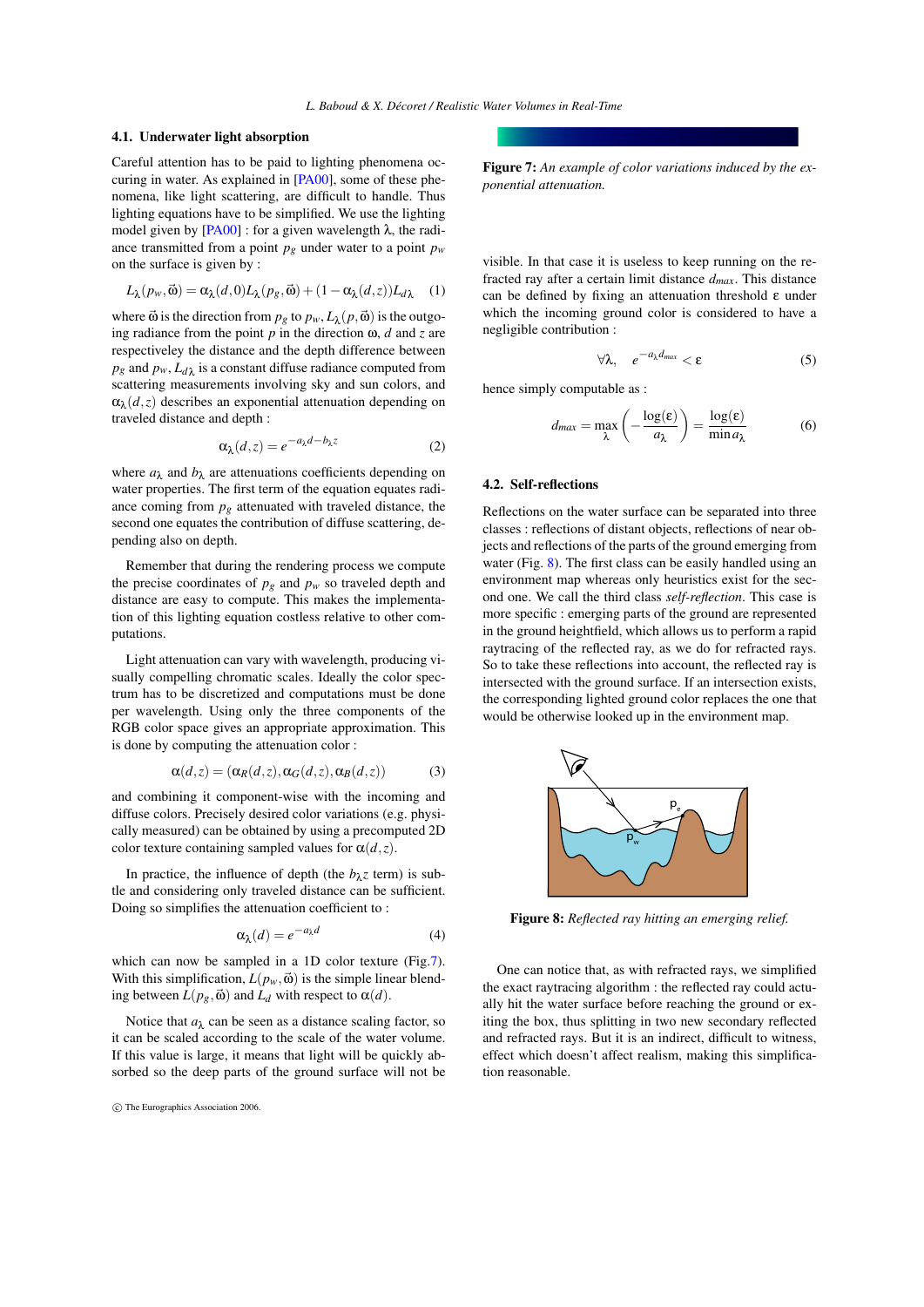# <span id="page-6-0"></span>4.3. Caustics and shadows

Computing caustics is hard to carry out in a forward raytracing approach because it requires us to count the amount of incoming light at each rendered point. That is why most existing caustics algorithms are based on backward raytracing : rays are cast from the light source instead of the viewpoint. We use a two-pass photon-mapping-like algorithm, involving GPU/CPU transfers of textures. Fortunately, we only need small textures and this does not impede the performance too much. The first pass renders the water surface from the light source into a *photon texture*. The texels of this texture record the coordinates of where the corresponding light rays hits the ground. Since the ground is a heightfield, we need only recording the  $(x, y)$  coordinates, which leaves the third channel of the texture available to store the photon contribution, based on the Fresnel transmittance, the traveled distance, the incident angle and a ray sampling weight. We apply a random jittering to light rays to reduce aliasing artifacts (see Figure [9\)](#page-6-1). We then gather the photons recorded in



<span id="page-6-1"></span>Figure 9: *Photons are emitted from jittered pixel positions and mapped on the ground surface.*

the texture. This boils down to computing a two-dimensional histogram of this texture. Unfortunately, it can not be done efficiently on the GPU because of the lack of *forward* mapping, so the photon texture is transfered to CPU where it is processed to construct an *illumination texture* (by analogy to illumination maps of [\[Arv86\]](#page-7-6)). We traverse the texels of the photon texture, retrieve the position and intensity of the corresponding photon, and add this intensity to that stored at that position in the illumination texture. The illumination texture is then transferred to the GPU where it is used for lighting in the final render pass.

The illumination texture can be very noisy due to the crude sampling of our approach. Applying a simple gaussian blur would remove noise but would also blur caustics patterns which, by nature, present high frequencies. That is why edge preserving filters like anisotropic diffusion or bilateral filtering [\[TM98,](#page-8-28) [DD02,](#page-7-8) [WMM](#page-8-29)<sup>∗</sup> 04] are traditionally used to filter density maps in photon mapping techniques. We apply a GPU-based bilateral filter which gives good results once correctly tuned. The whole process is summarized in Figure [10.](#page-6-2)





<span id="page-6-2"></span>Figure 10: *To compute caustics and shadows (a), we render a photon texture from the light (b) and "invert it" into an illumination texture (c) which is bilaterally filtered (d).*

The resolutions for the two intermediate textures must be adjusted to balance the desired quality and framerate. The resolution of the photon texture directly determines the number of photons. The more photons are used, the more accurate the caustics will be. The illumination map can be seen as a lighting texture directly mapped on the ground, so its resolution affects the fineness of the reproduced caustic patterns. Note however that these two resolutions are linked : if too few photons are emitted, a large caustics map will be noisy. The resolutions are limited by the cost of their transfer between GPU and CPU memory. Using a  $256 \times 256$  photon texture and a  $128 \times 128$  illumination texture gives good results in practice.

This approach for computing caustics also accounts for shadows cast by the ground on itself, with refractions handled. Shadows of other objects in the scene onto the ground can not be cast that easily. Once again, the difficulty is to handle the refraction of rays. However, one could use a shadow map approach as a coarse approximation. It would integrate directly with our algorithm by performing a projective texture lookup into the shadow map, using the world position where the ray hits the ground.

### 5. Results and discussion

We implemented the proposed algorithm using GLSL shading language, and ran the example on a GeForce 7800FX. We implemented animation using [\[Gom00\]](#page-8-9) with forces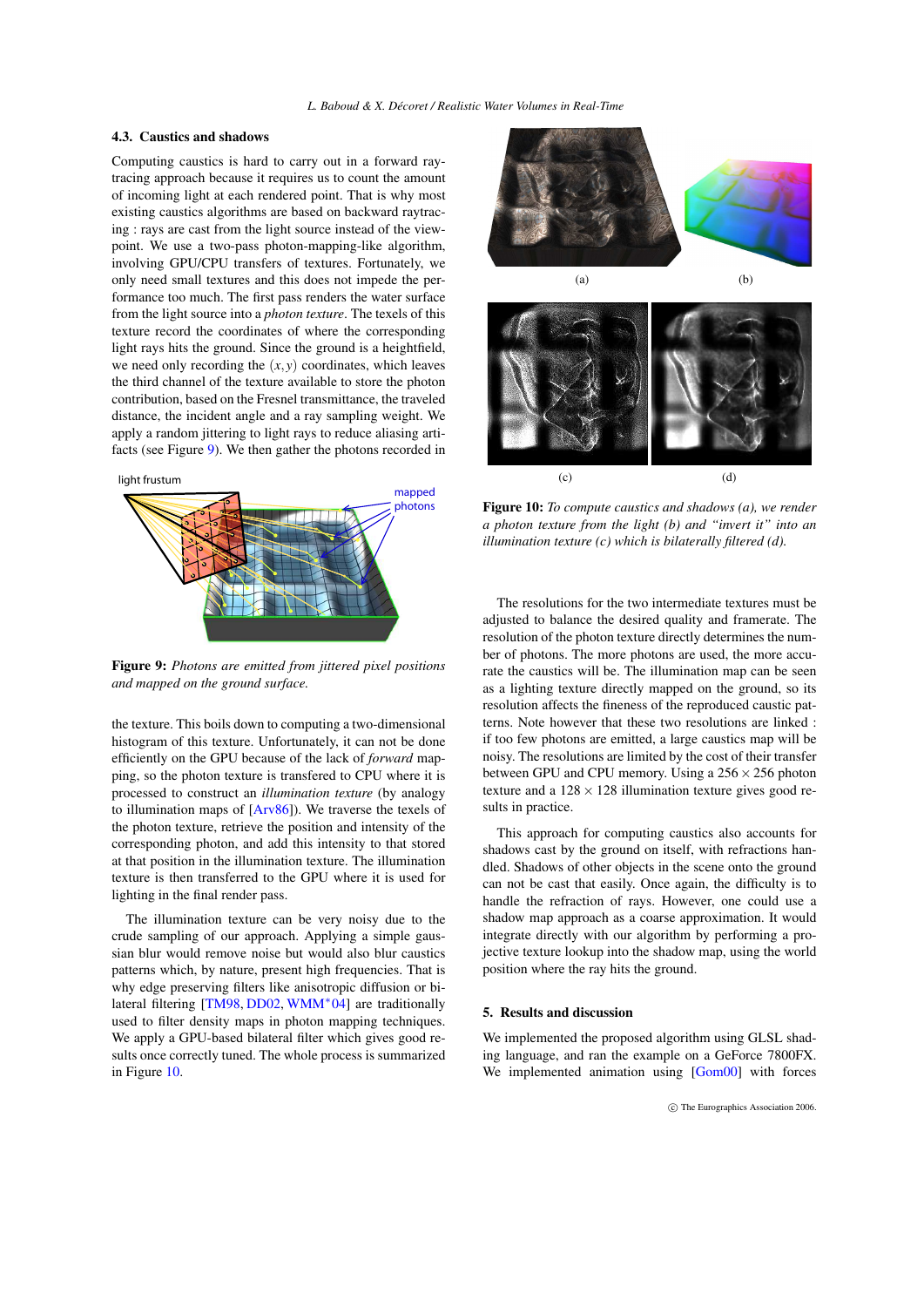specified by random rain-drops or by mouse interactions (see accompanying videos). Table [1](#page-7-9) indicates performance measurments. The cost is highly dependent on the number

| coverage | refraction | + auto-reflection | + caustics |
|----------|------------|-------------------|------------|
| 100%     | $26$ Hz    | 20 Hz             | 15 Hz      |
| 50%      | $45$ Hz    | 36 Hz             | 23 Hz      |
| 25%      | 87 Hz      | 69 Hz             | 34 Hz      |

<span id="page-7-9"></span>Table 1: *Framerates obtained at* 800 × 600 *for different screen coverages and with various effects turned on successively (rightmost column combines all effects).*

of fragments rasterized. For our tests, the displayed volume covers a large part of a  $800 \times 600$  window, yet it renders in real-time. Another interest of the method is that its memory requirements are low: only a couple of textures are required. In all examples shown, we used  $128 \times 128$  textures for the ground and water surfaces, yet they look appealing.

Figure 1 and Figure [11](#page-7-10) show the kind of effects we can simulate. We believe the accompanying videos should also convince that a high level of realism is achieved with this technique. In particular, relevant effects are simulated, and the illusion of water is convincing.

#### 6. Conclusion and future work

In this paper, we show how the encoding of water volumes with two heightfields allows for real-time rendering of realistic water. Using an efficient ray-tracing approach for such a representation, we show that many effects can be combined : single bound refractions and reflections, fresnel effect, light absorption, caustics and shadows. None of these effects are new; the contribution of this paper is to validate the amenability and suitability of heightfields in this context. Each effect can be turned on or off depending on the desired tradeoff between speed and quality. The method is based on simplifications of the underlying physical phenomena, yet gives very appealing results. The rendering cost is directly proportional to the screen occupancy of the displayed water. Thus, we believe it can be of great interest for rendering elements of a virtual world such as aquariums, ponds, muddy puddles, fountains, etc. in a much more realistic way that previously. Yet, even at large resolutions, it is still fast and may also prove useful for sea and lake rendering.

In the future, we would like to investigate a couple of optimizations (we plan to release the shaders and a detailed description of the formulae used). We also want to generalize the approach to other objects that combine a transparent layer in front of an opaque one, such as windows in a city walkthrough. We also want to tackle the problem of geometry-based objects that penetrate the water, for which we investigate approaches that dynamically "project" the geometry onto the heightfields.



<span id="page-7-10"></span>Figure 11: *Examples of renderings obtained with our technique.*

#### References

- <span id="page-7-6"></span>[Arv86] ARVO J.: Backward ray tracing. In *Developments in Ray Tracing (SIGGRAPH '86 Course Notes)* (Aug. 1986).
- <span id="page-7-7"></span>[BD06] BABOUD L., DÉCORET X.: Rendering geometry with relief textures. In *Graphics Interface '06* (2006).
- <span id="page-7-8"></span>[DD02] DURAND F., DORSEY J.: Fast bilateral filtering for the display of high-dynamic-range images. *ACM Transactions on Graphics (Proc. of SIGGRAPH 2002) 21*, 3 (July 2002), 257–266.
- <span id="page-7-5"></span>[DS06] DACHSBACHER C., STAMMINGER M.: Splatting indirect illumination. In *SI3D '06: Proceedings of the 2006 symposium on Interactive 3D graphics and games* (New York, NY, USA, 2006), ACM Press, pp. 93–100.
- <span id="page-7-4"></span>[EAMJ05] ERNST M., AKENINE-MÖLLER T., JENSEN H. W.: Interactive rendering of caustics using interpolated warped volumes. In *Graphics Interface 2005* (2005), pp. 87–96.
- <span id="page-7-1"></span>[EMF02] ENRIGHT D., MARSCHNER S., FEDKIW R.: Animation and rendering of complex water surfaces. *ACM Transactions on Graphics (Proc. of SIGGRAPH 2002) 21*, 3 (July 2002), 736–744.
- <span id="page-7-0"></span>[FF01] FOSTER N., FEDKIW R.: Practical animation of liquids. In *SIGGRAPH 2001* (2001), pp. 23–30.
- <span id="page-7-2"></span>[FR86] FOURNIER A., REEVES W. T.: A simple model of ocean waves. *Computer Graphics (Proc. of SIGGRAPH '86) 20*, 4 (Aug. 1986), 75–84.
- <span id="page-7-3"></span>[FvDFH90] FOLEY J. D., VAN DAM A., FEINER S. K., HUGHES J. F.: *Computer Graphics: Principles and Practice*, 2nd ed. Addison-Wesley, 1990, ch. Illumination and shading, pp. 758–759.